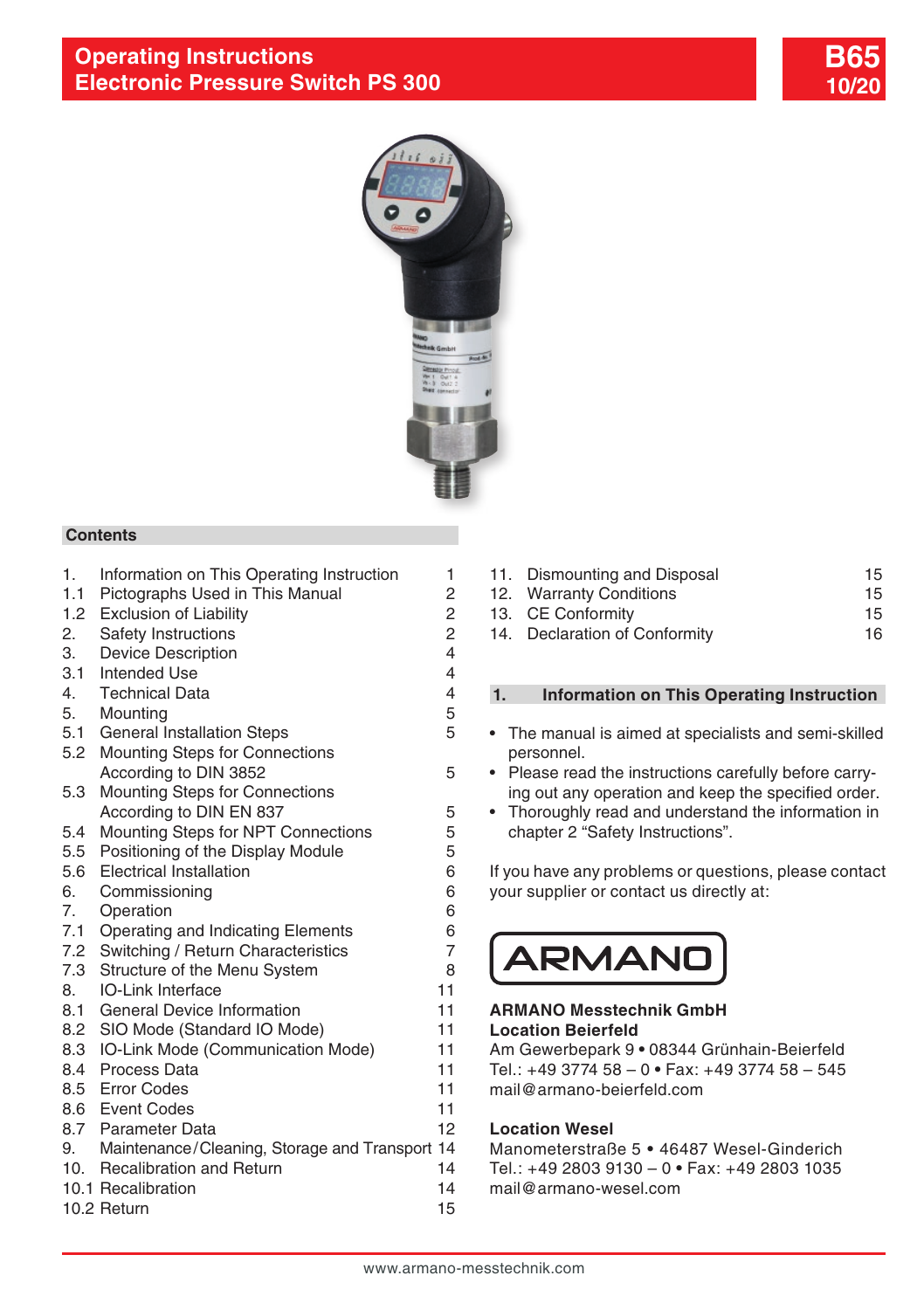#### <span id="page-1-0"></span>**1.1 Pictographs Used in This Manual**

In this manual, pictographs are used as hazard warnings.

Particular information, instructions and restrictions designed for the prevention of personal or substantial property damage:



**WARNING!** Is used to warn you against an imminent danger that may result in personal injury or death.

**IMPORTANT!** Is used to warn you against a possibly hazardous situation that may result in personal, property or environmental damage.

 **CAUTION!** Is used to draw your attention to important recommendations to be observed. Disregarding them may result in property damage.



**DANGER!** This symbol is used for hazards generated by electric current. Disregarding these safety instructions may result in serious or fatal injuries.



**DANGER OF EXPLOSION!** Indicates a potentially hazardous situation, which may result from existing explosive gases and dusts. Disregarding the safety instructions may result in explosions.



Passages in the text containing **explanations, information or advice** are highlighted with this pictograph.



The following symbol highlights **actions** you have to conduct or

**instructions** that have to be strictly observed.

### **1.2 Exclusion of Liability**

We accept no liability for any damage or malfunction resulting from incorrect installation, inappropriate use of the device or failure to follow the instructions in this manual as well as technical regulations.

#### **2. Safety Instructions**

Please read this operating instruction thoroughly before operating the electronic pressure switch.

Disregarding the containing warnings, especially the safety instructions, may result in danger for people. the environment, and the device and the system it is connected to.

The electronic pressure switch corresponds with the state of engineering at the time of printing. This concerns the accuracy, the operating mode and the safe operation of the device. In order to guarantee that the device operates safely, the operator must act competently and be conscious of safety issues.

The ARMANO Messtechnik GmbH provides support for the use of its products either personally or via relevant literature. The customer verifies that our product is fit for purpose based on our technical information. The customer performs customer and application specific tests to ensure that the product is suitable for the intended use. With this verification, all hazards and risks are transferred to our customers. Our warranty expires in case of inappropriate use.

#### **Qualified personnel:** ි

- The personnel that is charged for the installation, operation and maintenance of the instrument must hold a relevant qualification. This can be based on training or relevant tuition. The personnel must be aware of this manual and have access to it at all times.
- The electrical connection shall be carried out by a fully qualified electrician only.

#### **General safety instructions:**

- In all work, the existing national regulations for accident prevention and safety at the workplace must be complied with. Any internal regulations of the operator must also be complied with, even if these are not mentioned in this manual.
- Handle this highly sensitive electronic measuring device carefully, both in its packaged and unpackaged condition!
- Any changes or modifications to the device are not permissible.
- Do not throw or drop the device!
- To avoid damaging the membrane, please remove the packaging and, if applicable, the protection cap not until installation of the device! The protection cap must be stored!
- After disassembly, this protection cap must be reattached on the membrane immediately.
- Handle an unprotected membrane with extreme care; it can easily be damaged.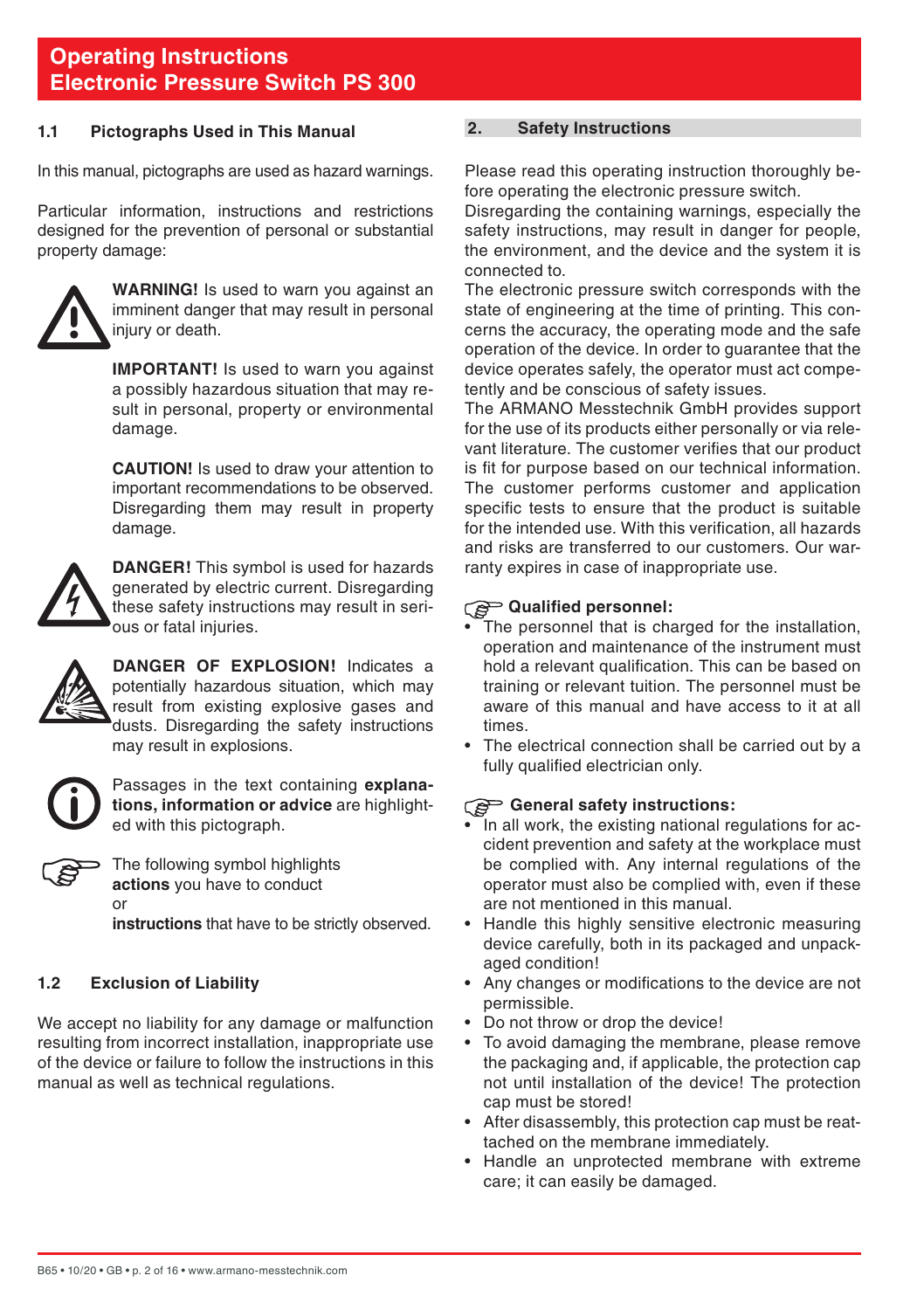- Do not exert any force when installing the devices to prevent damage to the device and the system!
- The display and the plastic housing are provided with a rotational limiter. Do not try to overtighten the display or housing by using force.
- When installing outdoors or in humid environments, please note the following:
	- The device should be electrically connected immediately after installation to ensure that no moisture can ingress in the plug connector. Otherwise, the ingress of moisture must be prevented, e.g. by using a suitable protective cap (the degree of protection specified in the data sheet applies to the connected device).
	- Select an installation position that allows splash water and condensation to drain off. Ensure that sealing surfaces are not exposed to standing liquid.
	- Install the device in such a way that it is protected from direct sunlight. In the worst case, direct sunlight may result in the maximum permissible operating temperature being exceeded, which can then damage the device or affect its ability to function correctly. If the internal pressure in the device increases, this may also cause temporary measurement errors.
- During installation, ensure that the pressure connection is not subjected to any mechanical stresses higher than that permitted, as this could lead to a shift in the characteristic curve or result in damage. This especially applies to very small pressure ranges as well as to devices with a plastic pressure connection.
- For hydraulic systems, position the device in a way that the pressure connection points upwards (ventilation).
- Provide a cooling extension when used in steam pipes.
- If there is a risk that a device installed outdoors might be damaged by lightning strike or overvoltage, we recommend the provision of an overvoltage protection between the power supply unit/ switch cabinet and the device.
- If the device is installed with the pressure connection facing upwards, make sure that no liquid runs down the housing. This could result in moisture and dirt blocking the gauge reference in the housing and cause malfunctions. If necessary, remove any dust and dirt from the edge of the screw fitting of the electrical connection.



**Risk of death due to electric shock**

 Always install the device in a unpressurised and currentless state!

#### **Risk of death in case of improper installation**

The installation must be carried out by appropriately qualified personnel only, who have read and understood the operating instruction.

#### Safety instructions oxygen:



**DANGER OF EXPLOSION** in case of improper use of instruments suitable for oxygen applications! To ensure safe use, the following aspects have to be observed:

- Ensure that your instrument was ordered and supplied as special version for oxygen applications.
- When being despatched, the device is packed in a plastic bag to protect it from contaminations. In addition, any skin contact must be avoided during unpacking and installation, so that no grease residues remain on the device!
- During installation, the applicable regulations concerning explosion protection have to be regarded. Please check, whether an approval as intrinsically safe equipment is required in addition to the suitability for oxygen (The device delivered has no ATEX approval!).
- Please regard that the entire system must comply with the requirements of the BAM (Federal Institute for Materials Research and Testing), DIN 19 247.
- For oxygen applications >25 bar, pressure switch versions without sealing are recommended.
- Pressure switches with sealing rings made of 70 EPDM 281: permissible maximum values: 15 bar/+60 °C and 10 bar/+60 °C to +90 °C (BAM approval).
- Pressure switches with sealing rings made of FKM (Vi 567): permissible maximum values: 25 bar/ 150 °C (BAM approval).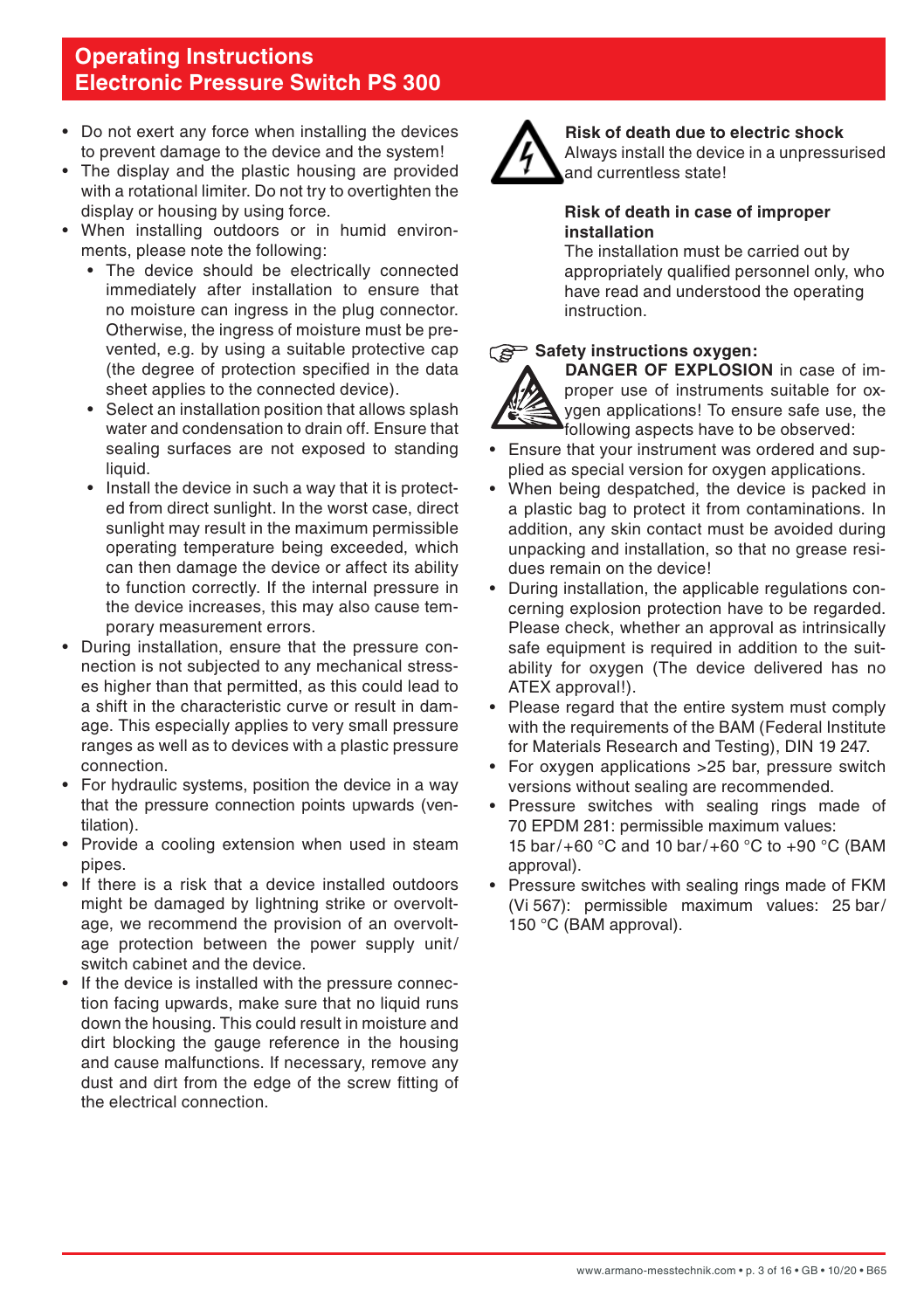#### <span id="page-3-0"></span>**3. Device Description**

The pressure switch is equipped with an IO-Link interface as standard in order to exchange process data, diagnostic reports and status information with a superordinate control level. The parameters are set either via this control level or via the VDMA-compliant menu system, and can be carried out on site using the two buttons.

The PS 300 is designed for mechanical and plant engineering sectors. A large number of inch, metric or NPT threads are available for the user in order to ensure optimal integration into the application. In addition, unusual display positions can be compensated due to the multiple rotatability of the display to ensure that the user is able to read the vital information without any problems.

#### **Nameplate and sticker:**

The nameplate, with which the device can be identified, is located on the pressure switch. It provides the most important data.

| <b>ARMANO</b><br>ARMANO)<br><b>Messtechnik GmbH</b>      |                   |                   |  |            |
|----------------------------------------------------------|-------------------|-------------------|--|------------|
| <b>O</b> IO-Link<br>Prod.-No.: 23456789<br><b>PS 300</b> |                   |                   |  |            |
| Instr.-No.:                                              | 203251234         | Connector Pinout: |  |            |
| Input:                                                   | $010$ bar         | $1: +Ub$          |  |            |
| Supply:                                                  | 1830 VDC          | 3: 0V/Signal      |  |            |
| Output 1:                                                | IO-Link/SIO (PNP) | 2:PNP             |  | $\epsilon$ |
| Output 2:                                                | <b>PNP</b>        | 4: IO-Link/SIO    |  |            |

Figure 1: nameplate

Do not remove the nameplate from the device!

#### **Scope of delivery:**

Please check whether all listed parts are included in the scope of delivery without any damage and whether they have been delivered according to your order:

- Electronic pressure switch PS 300
- For mechanical connections DIN 3852: O-ring (pre-assembled)
- Operating instruction

#### **3.1 Intended Use**

The electronic pressure switch PS 300 is suitable for measuring and monitoring vacuum, positive pressures and absolute pressures of liquid and gaseous media for pressure ranges from 0 – 600 mbar to  $0 - 600$  bar.

**WARNING! Risk of death due to unintended use!** 

#### **4. Technical Data**

| <b>Process connection</b><br>material<br>connection thread | stainless steel 316L (1.4404)<br>G <sup>1/4"</sup> (DIN 3852)                                                                                |
|------------------------------------------------------------|----------------------------------------------------------------------------------------------------------------------------------------------|
| <b>Measuring cell/sensor</b>                               | ceramic sensor made of<br>$AI2O3$ 96 %                                                                                                       |
| <b>Sensor sealing</b>                                      | <b>FKM</b>                                                                                                                                   |
| Case                                                       | PA 6.6, polycarbonate,<br>degree of protection IP67,<br>rotatable                                                                            |
| Indication/LC display                                      | 4 digits, visible area:<br>22.5 x 10.5 mm (0.89 x 0.41")<br>digit height 7 mm (0.28")<br>4 LEDs for unit conversion<br>(bar, mbar, psi, MPa) |
| <b>Supply voltage</b>                                      | $U_{\rm B} = 1830$ V DC                                                                                                                      |
| Output signal 1<br>Output signal 2                         | IO-Link/SIO<br>(PNP/NPN, switchable)<br>420 mA, 010 V,<br>PNP/NPN switchable                                                                 |
| <b>Measurement accuracy</b>                                | $\leq \pm 0.5$ % FSO                                                                                                                         |
| <b>Temperature influence</b>                               | $0.3$ % FS/10 K                                                                                                                              |
| <b>Operating temperature</b>                               | $-40/ + 85$ °C (-40/+185 °F)                                                                                                                 |
| <b>Medium temperature</b>                                  | $-40/+125$ °C (-40/+257 °F)                                                                                                                  |
| Storage temperature                                        | $-40/+100$ °C (-40/+212 °F)                                                                                                                  |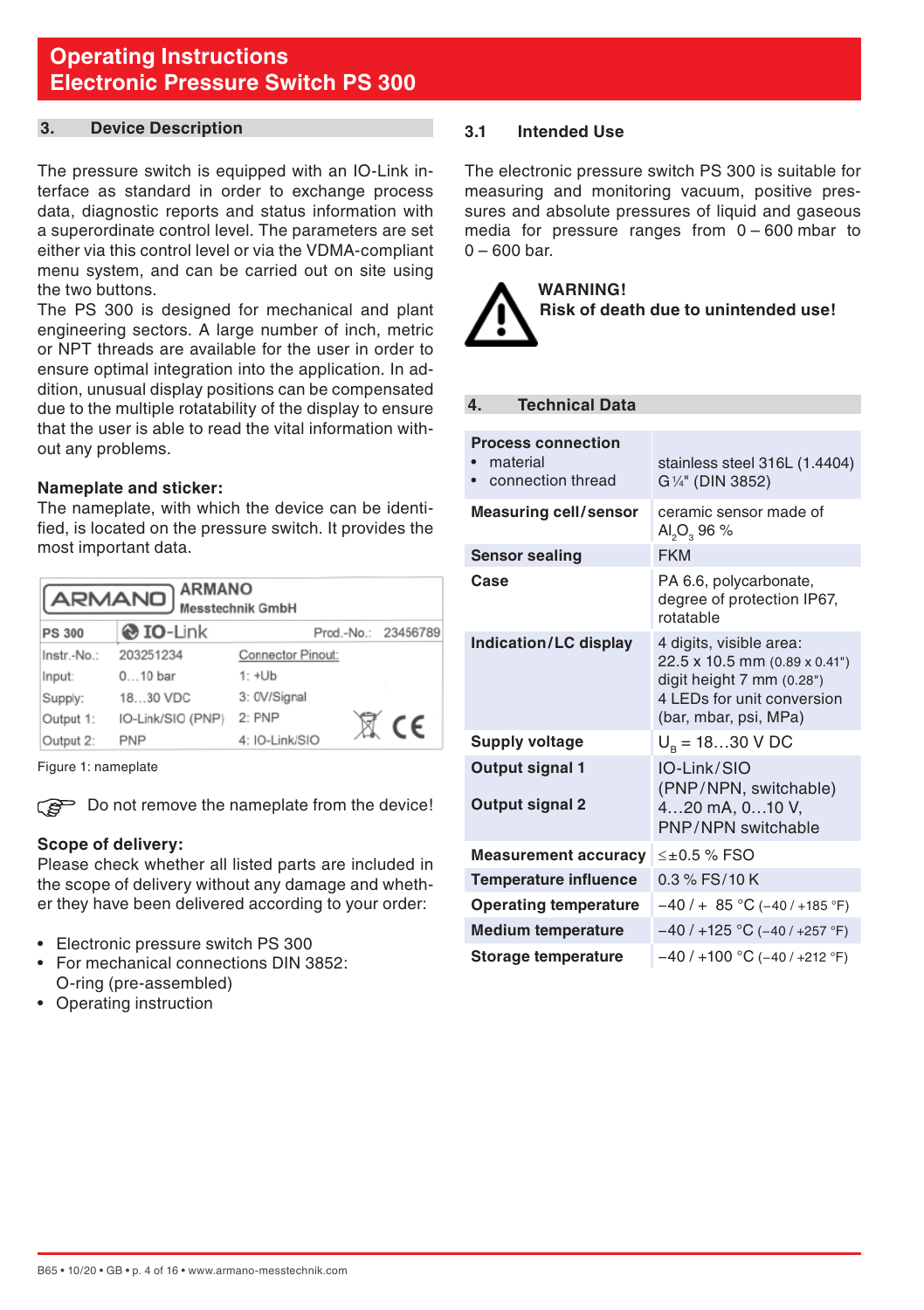#### <span id="page-4-0"></span>**Pressure Ranges/Overload Capability in bar:**

| <b>Vacuum</b> | <b>Positive</b>                     |                         | Absolute Overload | <b>Burst</b> |
|---------------|-------------------------------------|-------------------------|-------------------|--------------|
|               | pressure                            | pressure                |                   | pressure     |
| $-1/0$        |                                     |                         | 5                 | 7.5          |
|               | 0.6<br>0 –                          | 0.6<br>$0 -$            | 5                 | 7.5          |
|               | 1.0<br>$0 -$                        | $0 -$<br>1.0            | 5                 | 7.5          |
|               | 1.6<br>$0 -$                        | 1.6<br>$0 -$            | 10                | 15           |
|               | 2.5<br>$0-$                         | 2.5<br>$0 -$            | 10                | 15           |
|               | $\overline{4}$<br>$0 -$             | $\overline{4}$<br>$0 -$ | 20                | 25           |
|               | 6<br>$0-$                           | 6<br>0 –                | 40                | 50           |
|               | 10<br>0 –                           | 10<br>$0 -$             | 40                | 50           |
|               | 16<br>$0-$                          | 0 –<br>16               | 80                | 120          |
|               | - 25<br>0 –                         | 25<br>$0 -$             | 80                | 120          |
|               | 40<br>0<br>$\overline{\phantom{0}}$ | 40<br>$0 -$             | 105               | 210          |
|               | $0 - 60$                            | $0 - 60$                | 210               | 420          |
|               | $0 - 100$                           | $0 - 100$               | 210               | 420          |
|               | $0 - 160$                           | $0 - 160$               | 600               | 1000         |
|               | $0 - 250$                           | $0 - 250$               | 1000              | 1250         |
|               | $0 - 400$                           | $0 - 400$               | 1000              | 1250         |
|               | $0 - 600$                           | $0 - 600$               | 1000              | 1250         |

PN ≥ 1 bar: vacuum resistance unrestricted

#### **5. Mounting**

#### **5.1 General Installation Steps**

- $\rightarrow$  Carefully remove the device from its packaging and dispose of it properly.
- $\rightarrow$  Proceed as described in the following installation steps according to the connection variant.

#### **5.2 Mounting Steps for Connections According to DIN 3852**



**IMPORTANT!** Do **not** use any additional sealing material such as tow, hemp or Teflon tape!

- $\rightarrow$  Make sure that the O-ring is seated undamaged in the designated groove.
- $\rightarrow$  Ensure that the sealing face of the mating part has a flawless surface  $(R, 3.2)$ .
- $\rightarrow$  Screw the device into the mounting thread by hand.
- $\rightarrow$  If you have a device with a knurled ring, it has to be screwed in by hand only.
- $\rightarrow$  Devices with a wrench flat have to be tightened with a spanner (with steel wrench flat: G1 ⁄4": approx. 5 Nm; G1 ⁄2": approx. 10 Nm; G3 ⁄4": approx. 15 Nm; G1": approx. 20 Nm).
- → The specified tightening torques must not be **exceeded!**

#### **5.3 Mounting Steps for Connections According to DIN EN 837**

- $\rightarrow$  Use a suitable sealing, depending on the medium and the pressure to be measured (e.g. a copper seal).
- $\rightarrow$  Ensure that the sealing face of the mating part has a flawless surface  $(R, 6.3)$ .
- $\rightarrow$  Screw the device into the mounting thread by hand.
- $\rightarrow$  Then, tighten the device with a spanner
- (for G $\frac{1}{4}$ ": approx. 20 Nm; for G $\frac{1}{2}$ ": approx. 50 Nm). Æ**The specified tightening torques must not be exceeded!**

#### **5.4 Mounting Steps for NPT Connections**

- $\rightarrow$  An additional sealant, e.g. PTFE tape, can be used for sealing.
- $\rightarrow$  Screw the device into the mounting thread by hand.
- $\rightarrow$  Then, tighten the device with a spanner (for 1 ⁄4" NPT: approx. 30 Nm; for 1 ⁄2" NPT: approx. 70 Nm).
- → The specified tightening torques must not be **exceeded!**

#### **5.5 Positioning of the Display Module**

The display is rotatable, ensuring perfect readability even in unusual installation positions. Its rotational capability is illustrated below (please note the rotation limits).



Figure 2: display module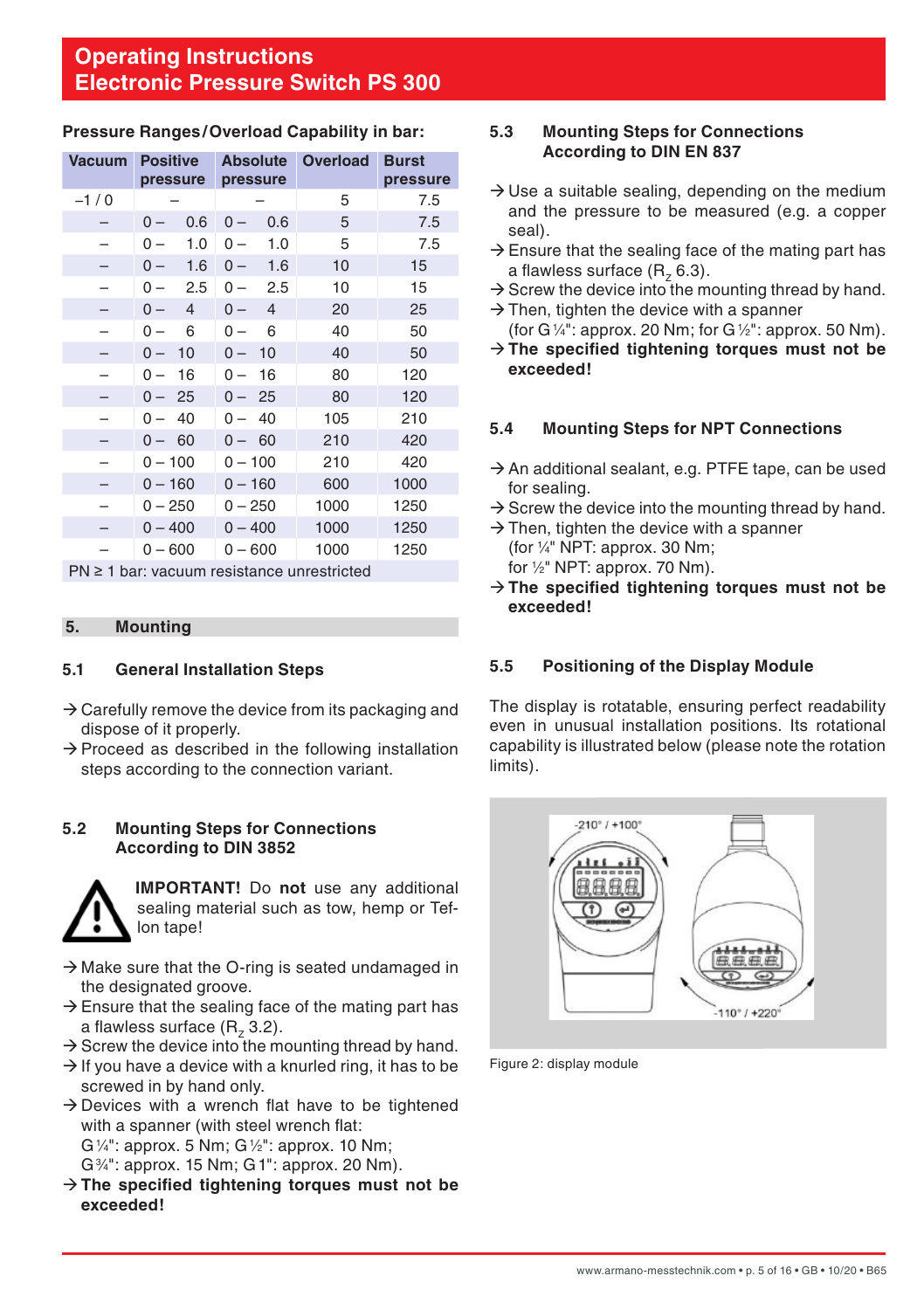#### <span id="page-5-0"></span>**5.6 Electrical Installation**



**Risk of death due to electric shock** Install the device in a currentless state!



**WARNING!** The supply has to comply with protection class II (protective insulation)!



**WARNING!** The pressure switch shall be supplied with limited energy (according to UL 61010) or NEC Class 2 power supply.

Electrically connect the instrument according to the specifications given on the nameplate, in the pin assignment table below and on the wiring diagram.

| <b>Pin Assignment Table</b>    |                                                     |                                                  |  |  |
|--------------------------------|-----------------------------------------------------|--------------------------------------------------|--|--|
| Electrical<br>connections      | M12x1 (4-pin)<br>metal (without<br>analogue output) | M12x1 (4-pin)<br>metal (with<br>analoque output) |  |  |
| $Supply +$                     | 1                                                   | 1                                                |  |  |
| $Supply -$                     | 3                                                   | 3                                                |  |  |
| $Signal +$                     |                                                     | $\mathcal{P}$                                    |  |  |
| Communication/switching output |                                                     |                                                  |  |  |
| Output 1                       | $\overline{4}$                                      | $\overline{\mathcal{A}}$                         |  |  |
| Output 2                       | 2                                                   |                                                  |  |  |
| Shield                         | sensor/case                                         | sensor/case                                      |  |  |

3-wire system (IO-Link / SIO with analogue output)





If possible, use a shielded and twisted multicore cable for the electrical connection.

#### **6. Commissioning**



Before commissioning, check for proper installation and for any visible defects of the device.

 Commissioning shall only be carried out by qualified, specially trained personnel, who read and understood this manual!



**WARNING!** The device has to be operated within the specifications only! (Please refer to the technical data in the data sheet.)

#### **7. Operation**

#### **7.1 Operating and Indicating Elements**



Figure 3: keypad for devices with 2 switching outputs

- $\bigcirc$  4 LEDs for the indication of the units **Q** LED Out 1 yellow:
	- status indication switching output 1
- **B** LED Out 2 green:

status indication switching output 2

- **4** 7 segment indication for measured value and parameters
- $\Theta$  button for navigation within one menu
- $\Theta$  button for navigation between different menus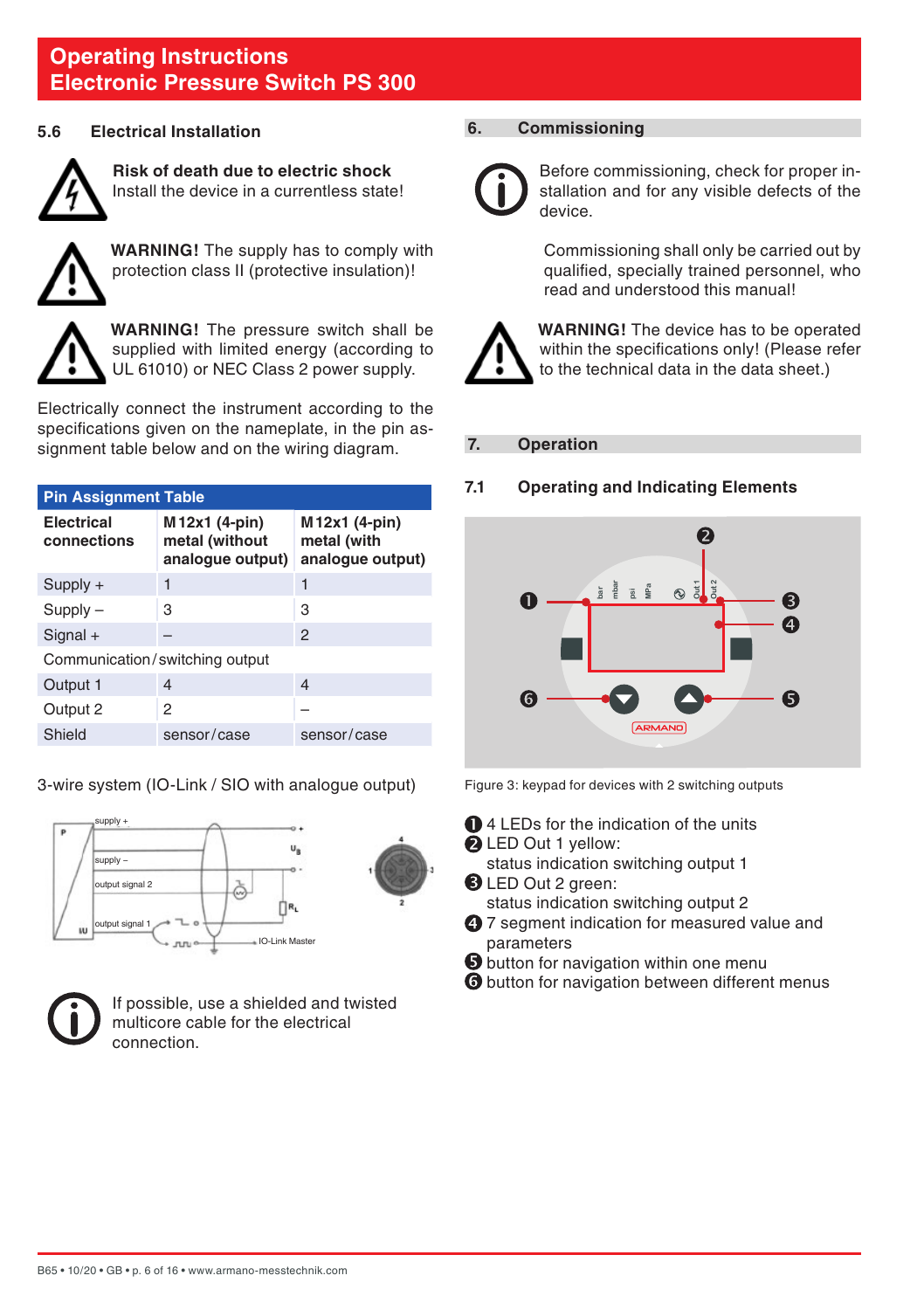<span id="page-6-0"></span>

| <b>LED Status in Normal Mode</b> |     |                                                     |  |
|----------------------------------|-----|-----------------------------------------------------|--|
| vellow LED                       | on  | switch point 1 reached,<br>switching output enabled |  |
|                                  | off | switch point not reached                            |  |
| green LED                        | on  | switch point 2 reached,<br>switching output enabled |  |
|                                  |     | switch point not reached                            |  |

| <b>Button Functions</b> |                                         |                                                                 |  |
|-------------------------|-----------------------------------------|-----------------------------------------------------------------|--|
|                         | press briefly                           | scroll from menu 1 to<br>menu 5 and then back to<br>the display |  |
|                         | press and hold                          | quickly increment the<br>parameter values                       |  |
|                         |                                         | select the menu item<br>within a menu                           |  |
|                         |                                         | save the set parameters<br>and return to current<br>menu item   |  |
|                         | press both<br>buttons<br>simultaneously | return to the display                                           |  |



Figure 5: switching and return delay for the hysteresis function in the pressure-time-diagram

The device is configured according to VDMA 24574-1.

## **7.2 Switching / Return Characteristics**



Figure 4: switching and return characteristics for the hysteresis function in the pressure-time-diagram



function in the pressure-time-diagram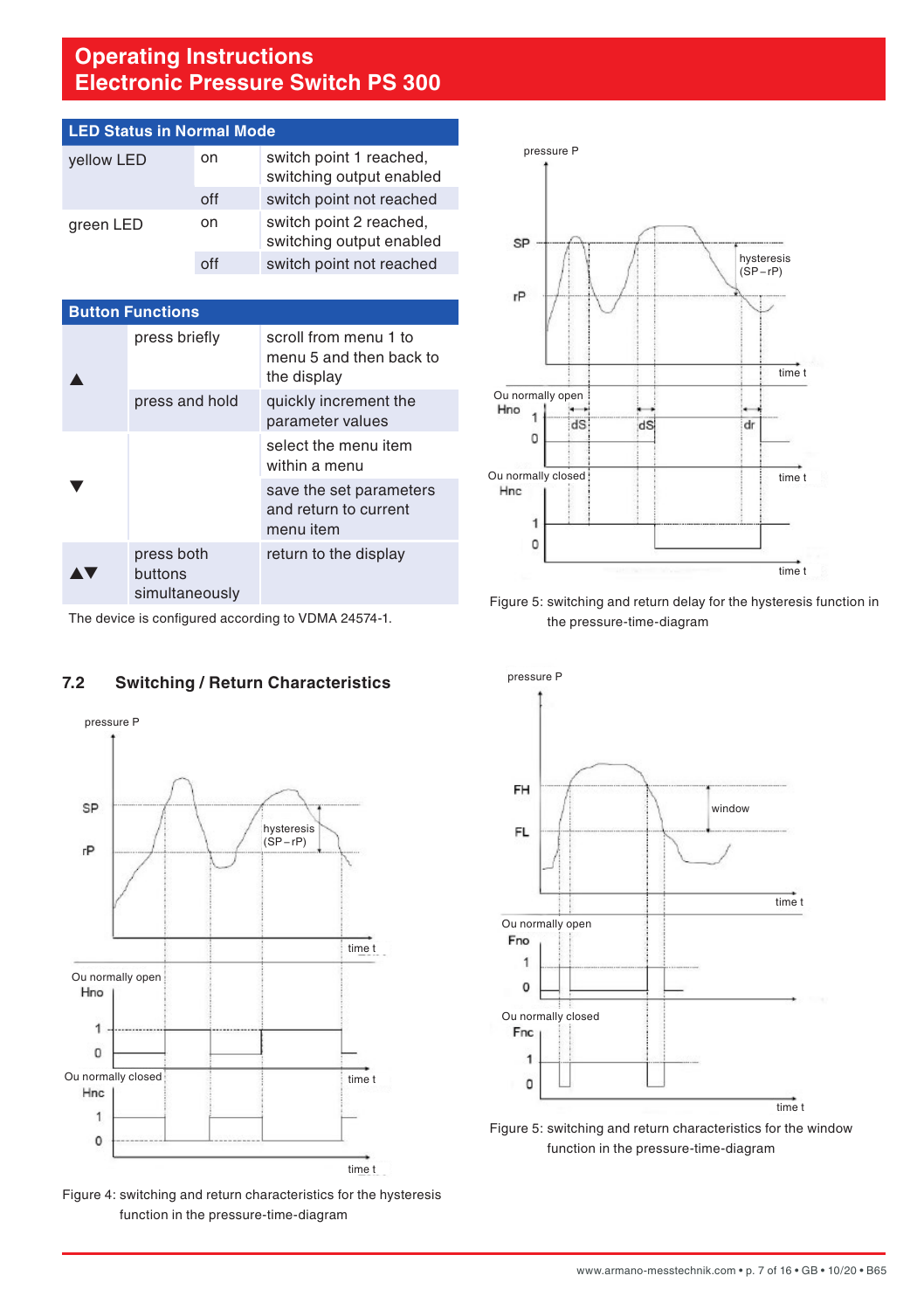#### <span id="page-7-0"></span>**7.3 Structure of the Menu System**

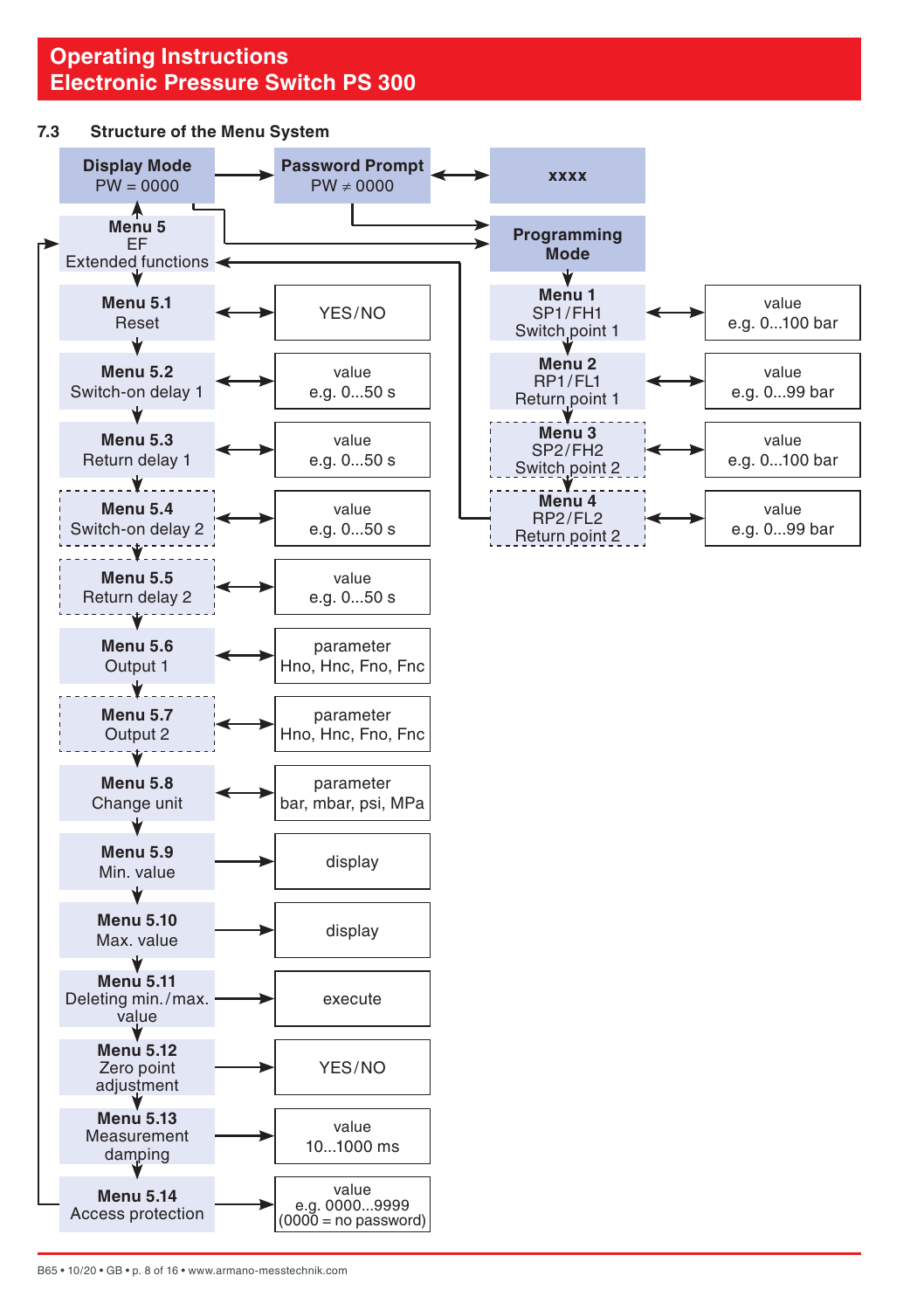## **7.4 Menu List**

|                 | <b>First Menu Level</b> |                                                                                                                                                                                                            |  |  |
|-----------------|-------------------------|------------------------------------------------------------------------------------------------------------------------------------------------------------------------------------------------------------|--|--|
| SP <sub>1</sub> |                         | Menu 1 - setting switch point 1                                                                                                                                                                            |  |  |
| $FH$ 1          |                         | Setting the respective value for the activation of switch point 1. If the window function in menu 5.6 is<br>activated, the value of switch point 1 is the upper pressure limit of the window (WindowHigh). |  |  |
| RP 1            |                         | Menu 2 - setting return point 1                                                                                                                                                                            |  |  |
| FT. 1           |                         | Setting the respective value for the activation of return point 1. If the window function in menu 5.6 is<br>activated, the value of return point 1 is the lower pressure limit of the window (WindowLow).  |  |  |
| SP <sub>2</sub> |                         | Menu 3* - setting switch point 2                                                                                                                                                                           |  |  |
| FH 2            |                         | Setting the respective value for the activation of switch point 2. If the window function in menu 5.7 is<br>activated, the value of switch point 2 is the upper pressure limit of the window.              |  |  |
| RP 2            |                         | Menu 4* - setting return point 2                                                                                                                                                                           |  |  |
| FT.2            |                         | Setting the respective value for the activation of return point 2. If the window function in menu 5.7 is<br>activated, the value of return point 2 is the lower pressure limit of the window.              |  |  |
| EF              |                         | Menu 5 - extended functions                                                                                                                                                                                |  |  |

|                 | <b>Second Menu Level</b>                                                                                                                                                                                                                                |
|-----------------|---------------------------------------------------------------------------------------------------------------------------------------------------------------------------------------------------------------------------------------------------------|
| rES             | Menu 5.1 - reset                                                                                                                                                                                                                                        |
|                 | Restoring the delivery default setting of all adjustable parameters and deleting the min. and max. values.                                                                                                                                              |
| dS <sub>1</sub> | Menu 5.2 - switching delay time 1<br>Setting the value for the switching delay time 1 after switch point 1 is reached (050 s adjustable).                                                                                                               |
| dr <sub>1</sub> | Menu 5.3 - return delay time 1<br>Setting the value for the return delay time 1 after return point 1 is reached (050 s adjustable).                                                                                                                     |
| dS <sub>2</sub> | Menu 5.4* - switching delay time 2<br>Setting the value for the switching delay time 2 after switch point 2 is reached (050 s adjustable).                                                                                                              |
| dr <sub>2</sub> | Menu 5.5* - return delay time 2<br>Setting the value for the return delay time 2 after return point 2 is reached (050 s adjustable).                                                                                                                    |
| ou <sub>1</sub> | Menu 5.6 - output 1<br>Switching functions of the switching output:<br>$Hno = hysteresis function, normally open$<br>$Hnc = hysteresis function, normally closed$<br>$Fno = window function, normally open$<br>$Fnc = window function, normally closed$ |
| ou <sub>2</sub> | Menu 5.7 - output 2<br>Switching functions of the switching output:<br>$Hno = hysteresis function, normally open$<br>$Hnc = hysteresis function, normally closed$<br>$Fno = window function, normally open$<br>$Fnc = window function, normally closed$ |
| uni             | Menu 5.8 - unit conversion<br>Selecting the physical unit for the displayed and set pressure values:<br>$bAr = bar$<br>$nnBa = mbar$<br>$PSi = psi$<br>$mPA = MPa$                                                                                      |

\* menus marked with an asterisk are not available for pressure switches with analogue output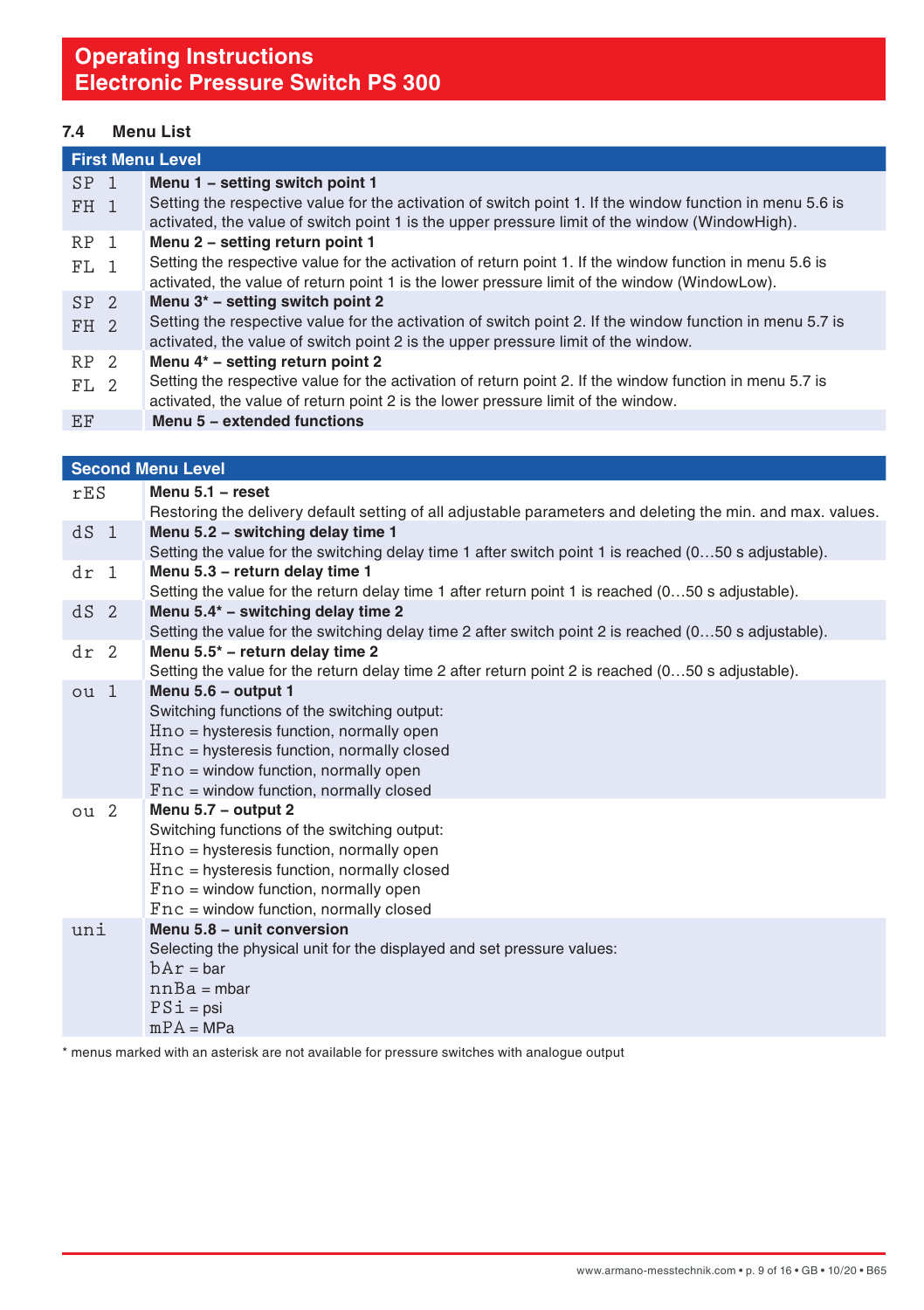|               | <b>Second Menu Level (Continuation)</b>                                                                                                                           |  |  |  |
|---------------|-------------------------------------------------------------------------------------------------------------------------------------------------------------------|--|--|--|
| $1\circ$      | Menu 5.9 - min. value<br>Indicating the minimum pressure applied during the measurement (the value is lost if the voltage supply<br>is interrupted).              |  |  |  |
| Hi            | Menu 5.10 - max. value<br>Indicating the maximum pressure applied during the measurement (the value is lost if the voltage supply<br>is interrupted).             |  |  |  |
|               | Menu 5.11 - deleting min. and max. values<br>The execution of the deletion process of the values is confirmed on the display.                                     |  |  |  |
| <b>SETO</b>   | Menu 5.12 - zero point adjustment<br>Correcting the zero point of the display and the analogue output signal by up to $\pm 3$ % of the nominal<br>pressure range. |  |  |  |
| dAP           | Menu 5.13 - measurement damping<br>Setting the value for the damping of the measured values (01000 in 10 ms steps).                                               |  |  |  |
| $\text{cod}E$ | Menu 5.14 - access protection<br>Setting the password for the access protection of the menu<br>$0000$ = no password<br>00009999 adjustable                        |  |  |  |

| <b>Menu Item</b> | <b>Designation</b>          | <b>Factory Setting</b>       | <b>Customer Setting</b> |
|------------------|-----------------------------|------------------------------|-------------------------|
| Menu 1 SP1/FH1   | Switch point 1/WindowHigh 1 | 80 % of the nominal pressure |                         |
| Menu 2 rP1/FL1   | Return point 1/WindowLow 1  | 75 % of the nominal pressure |                         |
| Menu 3 SP2/FH2   | Switch point 2/WindowHigh 2 | 80 % of the nominal pressure |                         |
| Menu 4 rP2/FL2   | Return point 2/WindowLow 2  | 75 % of the nominal pressure |                         |
| Menu 5.2 dS1     | Switching delay time 1      | 0 <sub>sec</sub>             |                         |
| Menu 5.3 dr1     | Return delay time 1         | 0 <sub>sec</sub>             |                         |
| Menu 5.4 dS2     | Switching delay time 2      | 0 <sub>sec</sub>             |                         |
| Menu 5.5 dr2     | Return delay time 2         | 0 <sub>sec</sub>             |                         |
| Menu 5.6 ou1     | Switching function output 1 | Hno                          |                         |
| Menu 5.7 ou2     | Switching function output 2 | Hno                          |                         |
| Menu 5.8 uni     | Units                       | bar                          |                         |
| Menu 5.13 dAP    | Damping of measured values  | 0 <sub>ms</sub>              |                         |
| Menu 5.14 code   | Password                    | 0000                         |                         |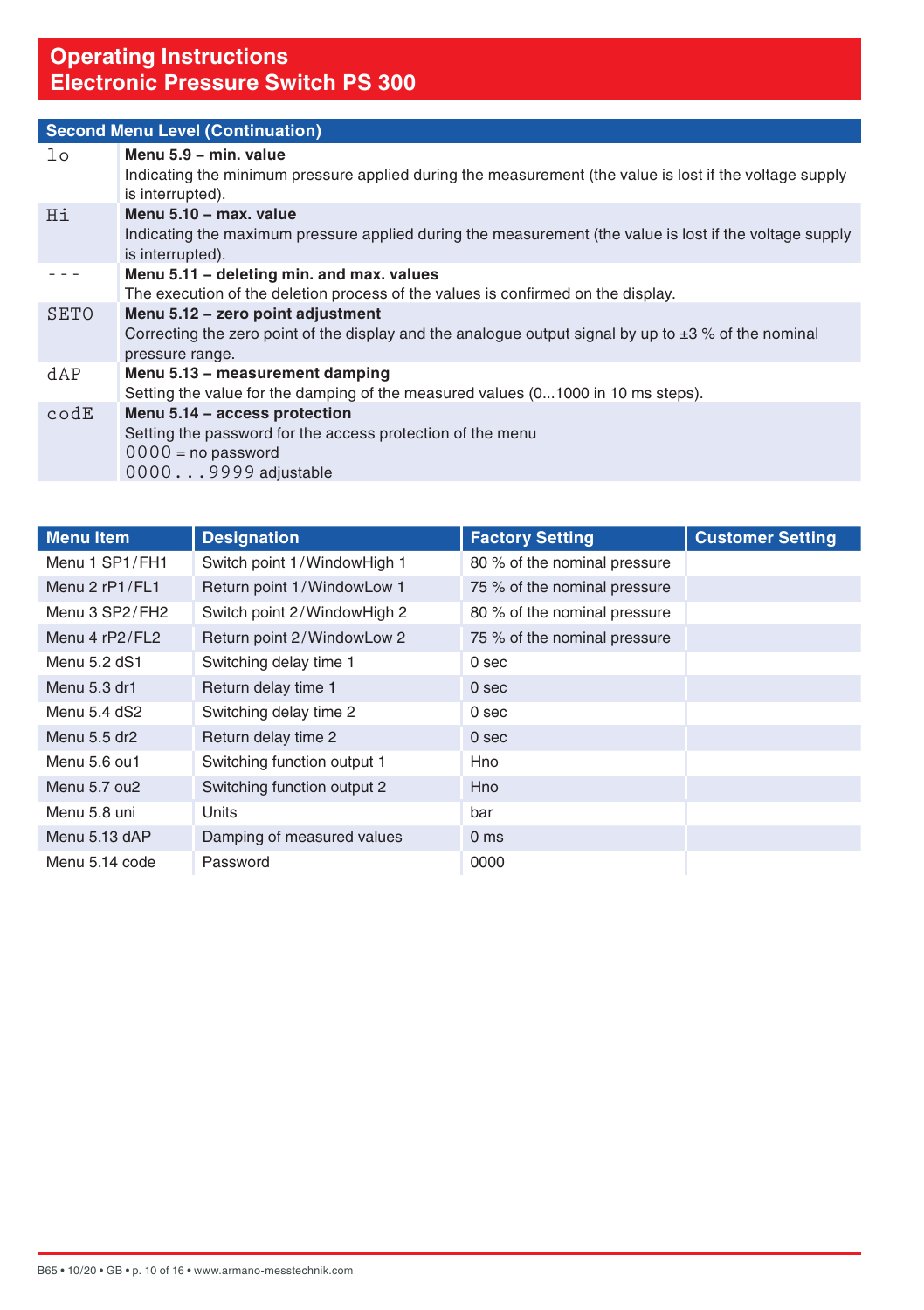## <span id="page-10-0"></span>**8. IO-Link Interface**

#### **8.1 General Device Information**

| Baud rate                 | COM 2 (38.4 kBaud) |
|---------------------------|--------------------|
| Process data length input | 2 byte             |
| Minimum cycle time        | 5 <sub>ms</sub>    |
| <b>IO-Link version</b>    | $V$ 1.1            |
| SIO mode                  | yes                |

#### **8.2 SIO Mode (Standard IO Mode)**

In this mode, the sensor operates like a normal pressure switch with standard output signals. The digital output is always at pin 4 (output 1) of the M12 plug. Depending on the version, pin 2 (output 2) can be an analogue or an additional digital output.

#### **8.3 IO-Link Mode (Communication Mode)**

The pressure sensor switches to the IO-Link communication mode when it is operating under an IO-Link master. The IO-Link communication is only possible via pin 4 of the M12 plug.

#### **8.4 Process Data**

The process data length of the sensor is 16 bit. Both the switching states (BDC1 and BDC2) and the current measured values are transmitted. The 14 bit of the measured value are scaled according to the measuring range of the sensor.

| $15$ bit   | 14.2     |                    | O        |
|------------|----------|--------------------|----------|
| signed bit | measured | BDC <sub>2</sub> / | BDC1/    |
|            | value    | output 2           | output 1 |

#### **8.5 Error Codes**

| <b>Error Code</b> | <b>Description</b>           |
|-------------------|------------------------------|
| 0x8011            | index not available          |
| 0x8012            | subindex not available       |
| 0x8023            | access denied                |
| 0x8030            | parameter value out of range |
| 0x8033            | parameter length overrun     |
| 0x8034            | parameter length underrun    |

#### **8.6 Event Codes**

|                                                                      | <b>Event</b><br><b>Codes</b><br><b>IO-Link</b><br>1.1 | <b>Event</b><br><b>Codes</b><br><b>IO-Link</b><br>1.0 | <b>Device</b><br><b>Status</b> | <b>Type</b>       |
|----------------------------------------------------------------------|-------------------------------------------------------|-------------------------------------------------------|--------------------------------|-------------------|
| <b>No</b><br>malfunction                                             | 0x0000                                                | 0x0000                                                | 0                              | Notifica-<br>tion |
| General<br>malfunction<br>Unknown<br>error                           | 0x1000                                                | 0x1000                                                | $\overline{\mathcal{A}}$       | Error             |
| Process var-<br>iable range<br>overrun<br>Process data<br>uncertain  | 0x8C10                                                | 0x8C10                                                | 2                              | Warning           |
| Process var-<br>iable range<br>underrun<br>Process data<br>uncertain | 0x8C30                                                | 0x8C10                                                | $\mathfrak{p}$                 | Warning           |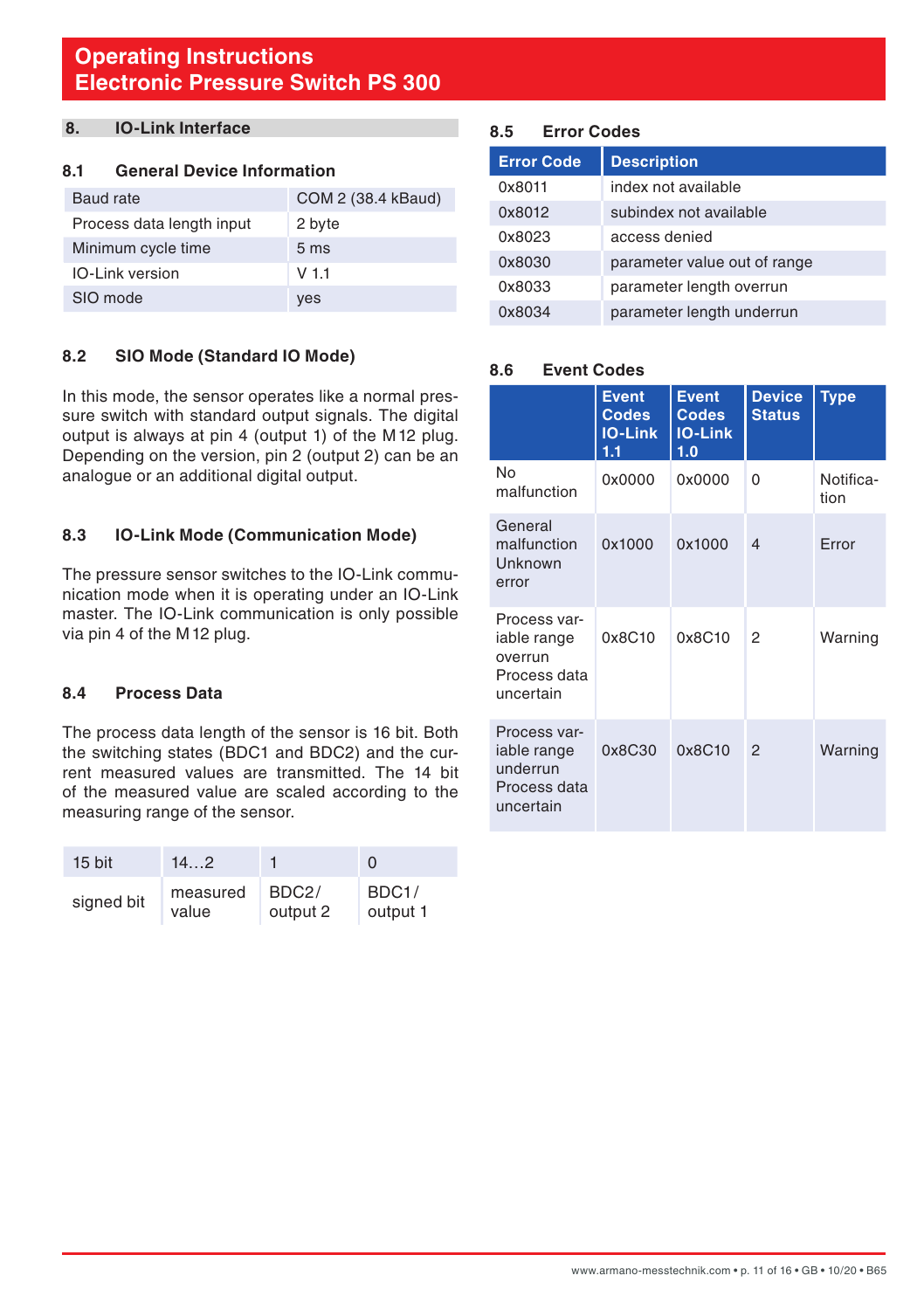#### <span id="page-11-0"></span>**8.7 Parameter Data**

The parameter data of the pressure switch correspond to the Smart Sensor Profile.

| <b>Index</b> | <b>Subindex</b> | <b>Object</b>             | <b>Single Value</b>                                                                                                                                                                                                                                                                                                                                                                                                                                                                                   | <b>Default</b>              | <b>Comment</b>                                                                                          |
|--------------|-----------------|---------------------------|-------------------------------------------------------------------------------------------------------------------------------------------------------------------------------------------------------------------------------------------------------------------------------------------------------------------------------------------------------------------------------------------------------------------------------------------------------------------------------------------------------|-----------------------------|---------------------------------------------------------------------------------------------------------|
| hex          | hex             | <b>Name</b>               |                                                                                                                                                                                                                                                                                                                                                                                                                                                                                                       |                             |                                                                                                         |
| 0x02         | 0x00            | System<br>Com-<br>mands   | $=$ Delete min./max. value<br>0x81<br>0x82<br>$=$ res<br>$0xA0 = Set0$                                                                                                                                                                                                                                                                                                                                                                                                                                |                             | the action is<br>executed by<br>writing into the<br>subindex                                            |
| 0x03         | 0x00            | Data<br>Storage<br>Index  | 0x01: Upload Start<br>0x02: Upload End<br>0x03: Download Start<br>0x04: Download End<br>0x05: Datastorage Break                                                                                                                                                                                                                                                                                                                                                                                       |                             |                                                                                                         |
| 0x0C         | 0x00            | Device<br>Access<br>Lock  | 0x00: Unlocked<br>0x01: IO-Link Lock<br>0x02: Datastorage Lock<br>0x04: Parameterisation Lock<br>0x08: User Interface Lock<br>0x03: IO-Link Lock + Datastorage Lock<br>0x05: IO-Link Lock + Parameterisation Lock<br>0x09: IO-Link Lock + User Interface Lock<br>0x06: Datastorage Lock + Parameterisation Lock<br>0x0A: Datastorage Lock + User Interface Lock<br>0x07: Datastorage Lock + IO-Link Lock<br>+ Parameterisation Lock<br>0x0B: Datastorage Lock + IO-Link Lock<br>+ User Interface Lock | $0x00$ :<br>$un-$<br>locked |                                                                                                         |
| 0x24         | 0x00            | Device<br><b>Status</b>   | 0x00: Device is operating properly<br>0x02: Out-of-Specification<br>Ox04: Failure                                                                                                                                                                                                                                                                                                                                                                                                                     |                             |                                                                                                         |
| 0x3D         | 0x02            | Switch<br>Point<br>Mode 1 | 0x80: Hysteresis normally open (NO)<br>0x81: Hysteresis normally closed (NC)<br>0x82: Window normally open (NO)<br>0x83: Window normally closed (NC)                                                                                                                                                                                                                                                                                                                                                  | 0x80:<br><b>HNo</b>         |                                                                                                         |
| 0x3F         | 0x02            | Switch<br>Point<br>Mode 2 | 0x80: Hysteresis normally open (NO)<br>0x81: Hysteresis normally closed (NC)<br>0x82: Window normally open (NO)<br>0x83: Window normally closed (NC)                                                                                                                                                                                                                                                                                                                                                  | 0x80:<br><b>HNo</b>         |                                                                                                         |
| 0xD4         | 0x00            | Unit                      | $0x00$ : bar<br>0x01: mbar<br>$0x02$ : psi<br>0x03: MPa                                                                                                                                                                                                                                                                                                                                                                                                                                               | $0x00$ :<br>bar             | the pressure unit<br>of the display is<br>changed,<br>the IO-Link<br>process data re-<br>main unchanged |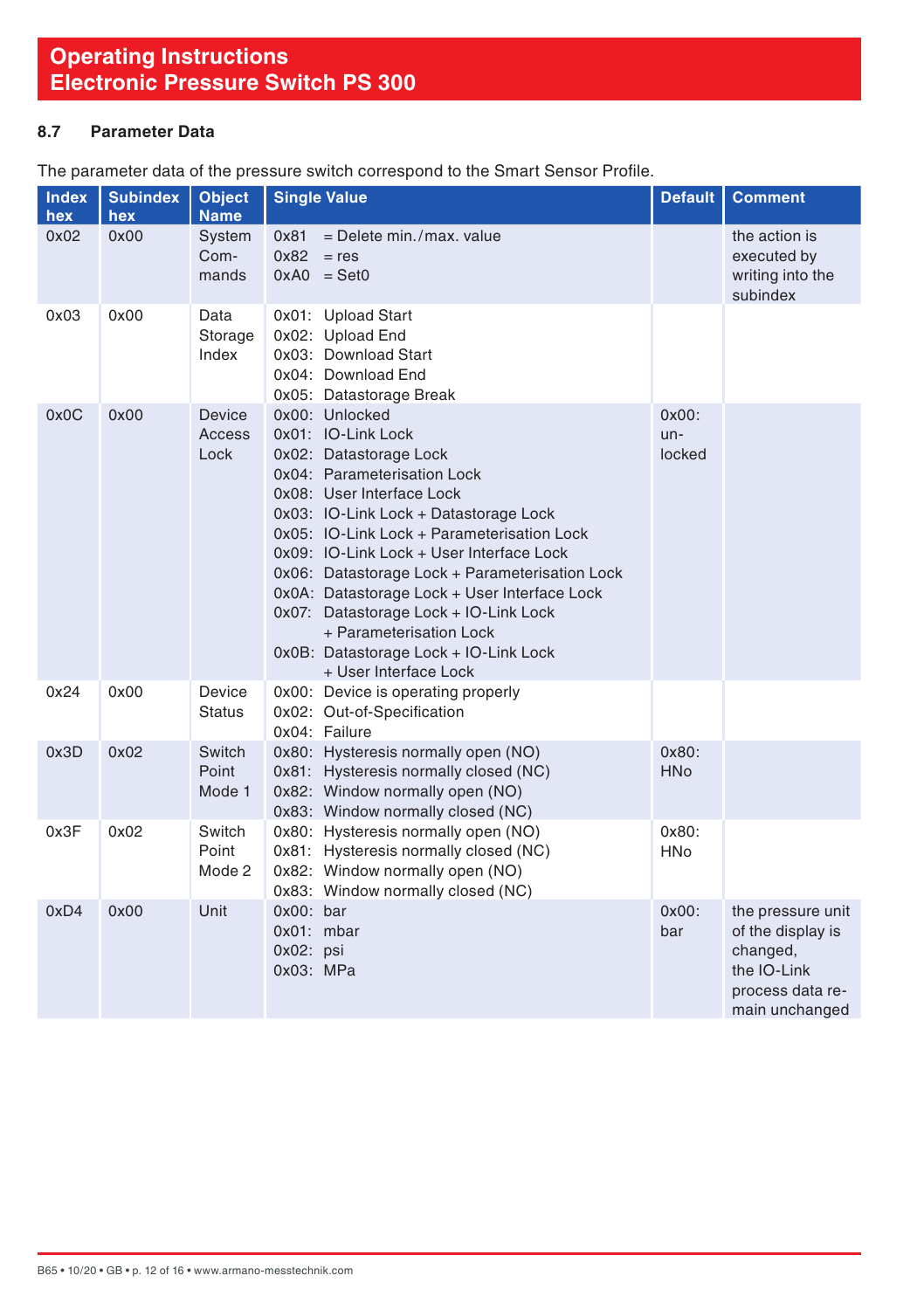| <b>Index</b><br>hex | <b>Subindex</b><br>hex | <b>Object Name</b>     | Access       | Length | <b>Value</b><br>Range   | <b>Gradient</b> | <b>Unit</b> | <b>Default</b> |
|---------------------|------------------------|------------------------|--------------|--------|-------------------------|-----------------|-------------|----------------|
| 0x3C                | 0x01                   | switch point $1 = SP1$ | R/W          | 2 byte | process<br>data         |                 |             | 100 %          |
| 0x3C                | 0x02                   | return point $2 = rP1$ | R/W          | 2 byte | process<br>data         |                 |             | 0%             |
| 0x3E                | 0x01                   | switch point $1 = SP2$ | R/W          | 2 byte | process<br>data         |                 |             | 100 %          |
| 0x3E                | 0x02                   | return point $2 = rP2$ | R/W          | 2 byte | process<br>data         |                 |             | 0%             |
| 0x60                | 0x00                   | password               | W            | 4 byte | 00009999                |                 |             | $\Omega$       |
| 0xD <sub>0</sub>    | 0x00                   | switching delay time 1 | R/W          | 2 byte | 0.500                   | 0.1             | sec         | $\mathbf 0$    |
| 0xD1                | 0x00                   | return delay time 1    | R/W          | 2 byte | 0.500                   | 0.1             | sec         | 0              |
| 0xD2                | 0x00                   | switching delay time 2 | R/W          | 2 byte | 0.500                   | 0.1             | sec         | $\mathbf 0$    |
| 0xD3                | 0x00                   | return delay time 2    | R/W          | 2 byte | 0.500                   | 0.1             | sec         | 0              |
| 0xD5                | 0x00                   | min. pressure value    | $\mathsf{R}$ | 2 byte | process<br>data         |                 |             |                |
| 0xD6                | 0x00                   | max. pressure value    | $\mathsf{R}$ | 2 byte | process<br>data         |                 |             |                |
| 0xD7                | 0x00                   | measurement damping    | R/W          | 2 byte | 01000 in<br>10 ms steps | 1               | ms          | $\mathbf 0$    |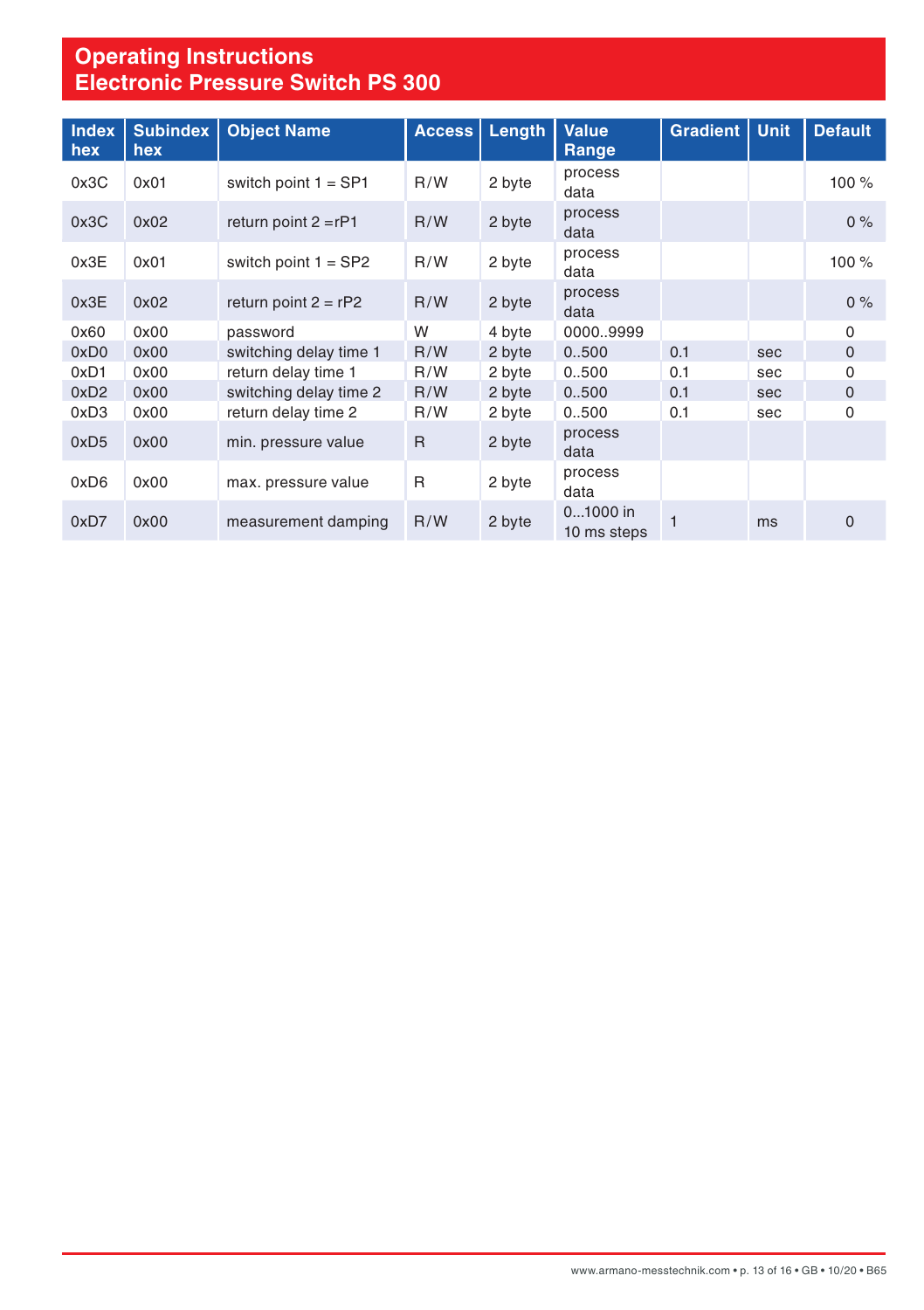#### <span id="page-13-0"></span>**9. Maintenance/Cleaning, Storage and Transport**



#### **CAUTION! Material damage and loss of warranty!**

 Any modifications or interventions in the device, made by the customer, might damage important parts or components. Such intervention leads to the loss of any warranty and manufacturer's responsibility!

 $\rightarrow$  Never modify the device or perform any repairs yourself.

#### **Maintenance:**

In principle, the device is maintenance-free. If necessary, the housing of the device can be cleaned with a damp cloth and a non-aggressive cleaning solution when switched off.

#### **Cleaning:**

Depending on the medium, deposits or contamination may occur on the membrane. If such a tendency of the medium is known, the operator has to specify appropriate cleaning intervals.

After professionally decommissioning the instrument. the membrane can usually be cleaned carefully with a non-aggressive cleaning solution and a soft brush or sponge. If the membrane is calcified, it is recommended to have the decalcification carried out by the ARMANO Messtechnik GmbH. Please also refer to chapter 10.2 "Return".



**CAUTION!** Incorrect cleaning may cause irreparable damage of the measuring cell. Therefore, never use any sharp objects or compressed air for cleaning the membrane.



#### **IMPORTANT! Improper transport can destroy the device and cause considerable personal and property damage.**

Please inspect the transport packaging and the delivered items immediately upon their receipt to determine their integrity, completeness and conformity with the delivery documents.

The permissible ambient conditions for storage and transport can be found in the data sheet.

#### **Storage:**

- If possible, store the instrument in its original packaging.
- If possible, remove the packaging not until installation of the device.
- Store the instruments in a dry place, not exposed to direct sunlight.
- The storage temperature of the instruments should not fall below or exceed the permissible temperature limitations specified in the data sheets.

#### **Transport:**

#### **Electronic components!**

The device is equipped with sensitive electronic components and has to be handled with due care

- Use the original packaging or comparable packaging for transport.
- Avoid impacts or strong vibrations.
- Protect the device against moisture.

#### **10. Recalibration and Return**

#### **10.1 Recalibration**

The offset value or range value may shift during the service life of the device. In this regard, it appears that a deviating signal value in relation to the set lower or upper range value is displayed. If either of these two phenomena occurs after prolonged use, recalibration is recommended to ensure continued high accuracy.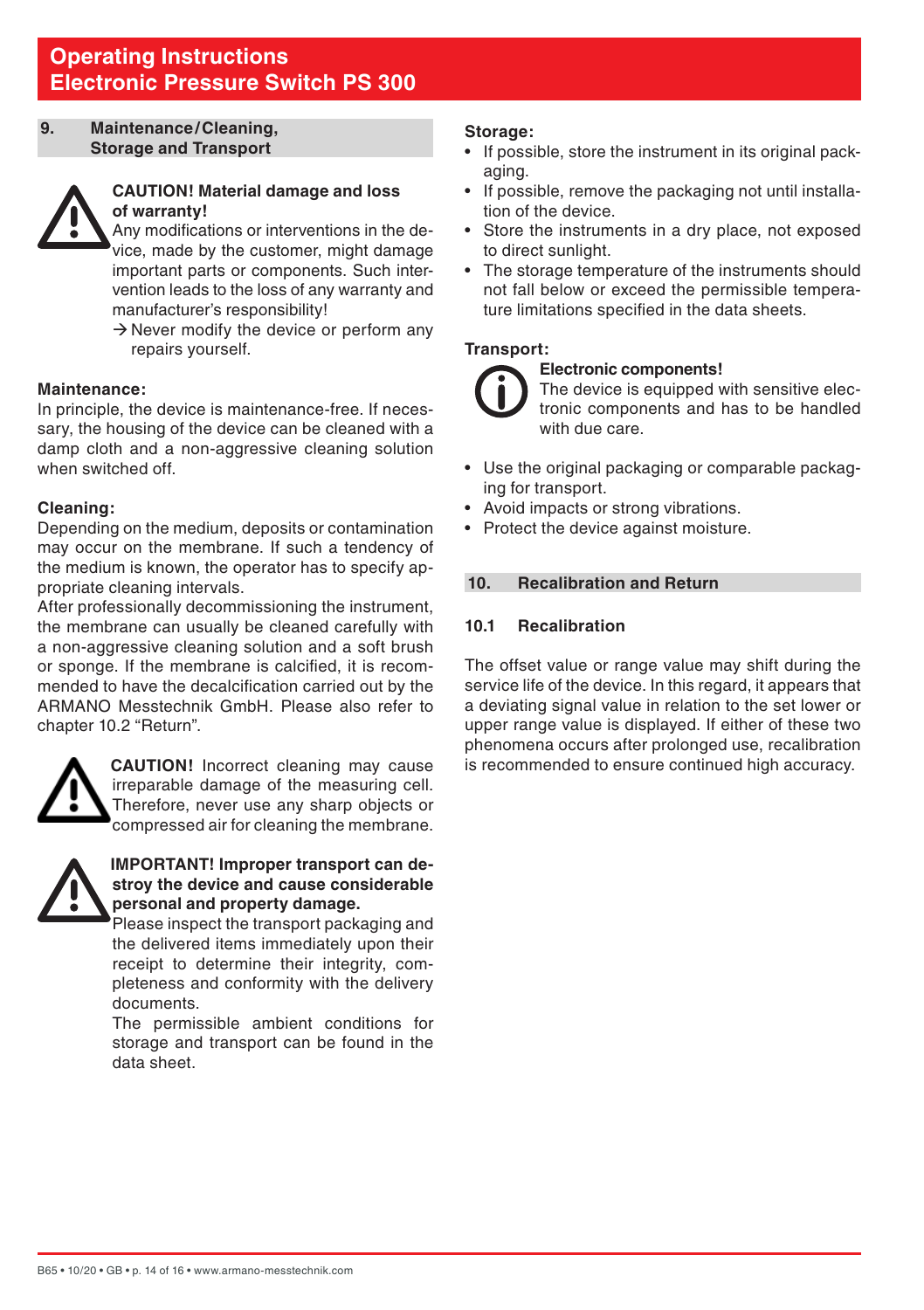#### <span id="page-14-0"></span>**10.2 Return**

Prior to any return, whether for recalibration, decalcification, for modification or for repair, the instrument has to be cleaned thoroughly and packaged carefully. Please enclose a notice of return with a detailed description of the faults when returning a defective device. If your instrument came into contact with harmful substances, a declaration of contamination is required additionally. A corresponding template can be found on our website www.armano-messtechnik.com. If you send in your device without a declaration of contamination and our service department has doubts regarding the medium used, then the repair will only be started once a corresponding declaration has been submitted.



#### **WARNING! Risk of injury due to harmful substances!**

If the device came into contact with harmful substances, appropriate precautions are to be taken during cleaning!

#### **11. Dismounting and Disposal**



#### **WARNING! Risk of injury!**

Never remove the device from a system in operation.

 Make sure that the system is switched off professionally.

#### **Before dismounting:**

Check before dismounting, whether the system

- is switched off,
- is in a safe and currentless state.
- is unpressurised and cooled down.

#### **Dismounting:**

 $\rightarrow$  Pay attention to potentially leaking media. Take appropriate precautions to collect them.

#### **Disposal:**

In compliance with the directives 2011/65/EU (RoHS) and 2012/19/EU (WEEE), the device must be disposed of separately as electrical and electronic waste. Please regard legal regulations of the country of distribution.

#### **NO DOMESTIC WASTE!**



 The instrument comprises various materials. It shall not be disposed of together with domestic waste.

 $\rightarrow$  Bring the device to your local recycling plant

or

 $\rightarrow$  send the device back to your supplier or to the ARMANO Messtechnik GmbH.

#### **12. Warranty Conditions**

The warranty conditions are subject to the statutory warranty period of 24 months, valid from the date of delivery.

Any warranty claims are excluded in case of improper use, modification of or damage to the device. Damaged membranes are not accepted as warranty claim. Furthermore, defects resulting from normal wear are not subject to warranty services.

#### **13. CE Conformity**

The CE marking of the instruments certifies the conformity with prevailing EU directives for placing products on the market within the European Community. The following directives apply:

> 2014/30/EU (EMC) 2014/68/EU (PED)

 The corresponding declaration of conformity is enclosed or available upon request.